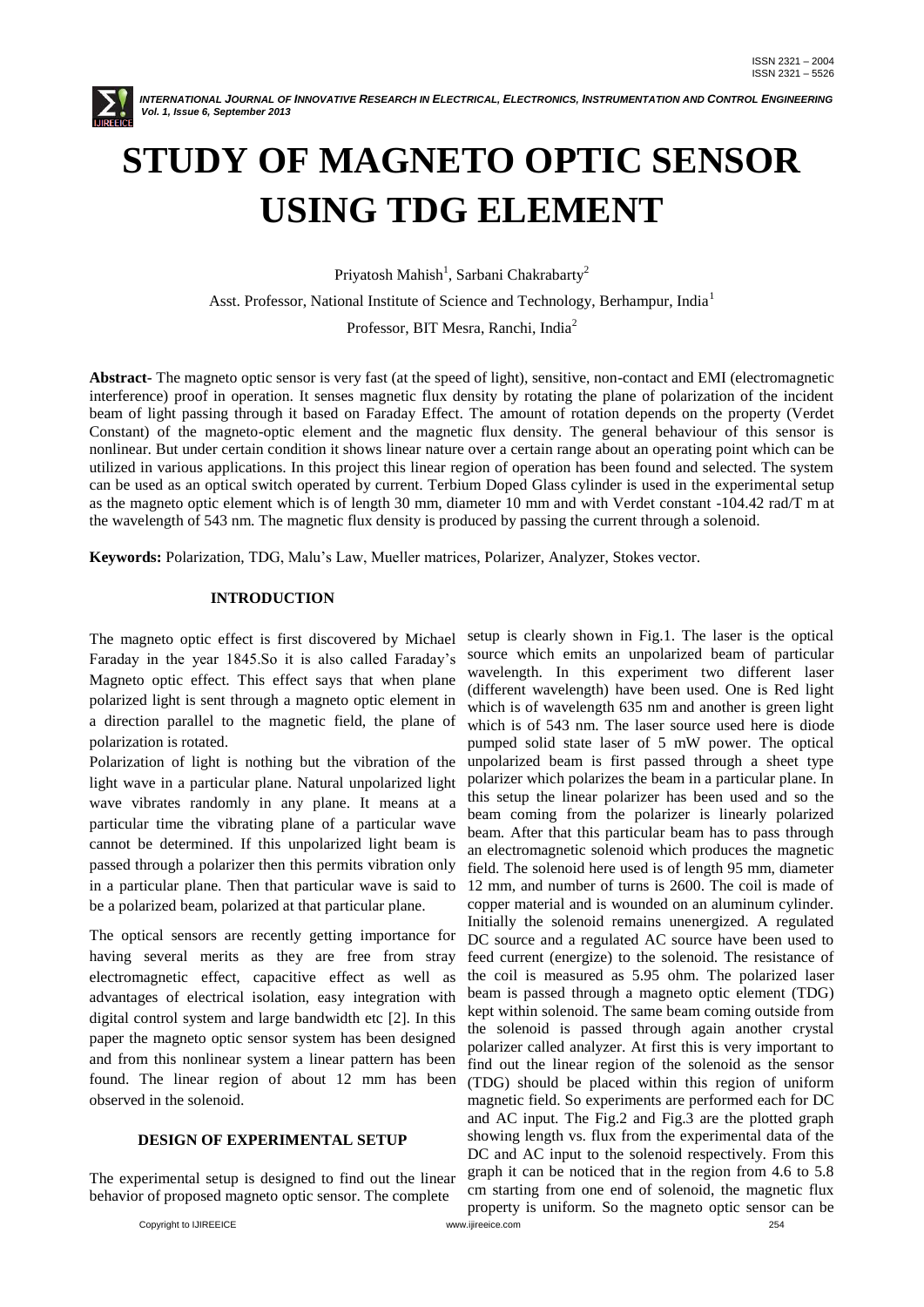

placed within the uniform region. In this setup the Terbium Doped Glass (TDG) is used as this particular sensor. The length of this glass is 30 mm and diameter is 10 mm. Another important property of magneto optic sensor is verdet constant. The value of verdet constant of this TDG used here is -104.42 rad/T m for laser wavelength 543 nm. After passing through analyzer the optical wave is focused on the photo detector. In this setup the HP PIN photodiode is used. In this case the photodiode output is measured as voltage output. Now if the current input to the solenoid is changed then the state of polarization of the output beam changes which can be measured either in terms of analyzer angle or in the form of photodiode output voltage. A number of experiments have been performed by measuring different parameters and the experimental data are plotted by using MATLAB 7.0. Most of the behaviors are nonlinear. But it is hopeful to see that some region show linear relation. So they have been considered. The data plotted in the Fig.4, Fig.5 show the relation between analyzer angle and photodiode voltage. Fig.4 is for DC input to the solenoid and Fig.5 is for AC input to the solenoid. For each curve the input

current (DC or AC) is kept constant. These figures (Fig.4 and 5) are following Malus' Law.

The photodiode response is observed by setting the analyzer angle at 230 degree with respect to polarizer angle fixed to 273 degree. This polarizer angle should be taken as reference angle. So the relative angle between polarizer and analyzer is 43 degree. The Fig.6 is formed from the experimental data where the change of photodiode voltage output is measured with the change of solenoid input DC current and it is highly nonlinear. After this observation the analyzer angle is fixed to 270 degree where the polarizer angle is fixed at the same angle at 273 degree. So the relative angle between polarizer and analyzer is 3 degree in this case. The Fig.7 formed from this experimental data where the parameters have considered same seems to be considerably linear.Hence this figure can be considered practically. Both the figures have been shown in Fig.6 and Fig.7 respectively.



**Fig.1.** Schematic block diagram of the experimental setup.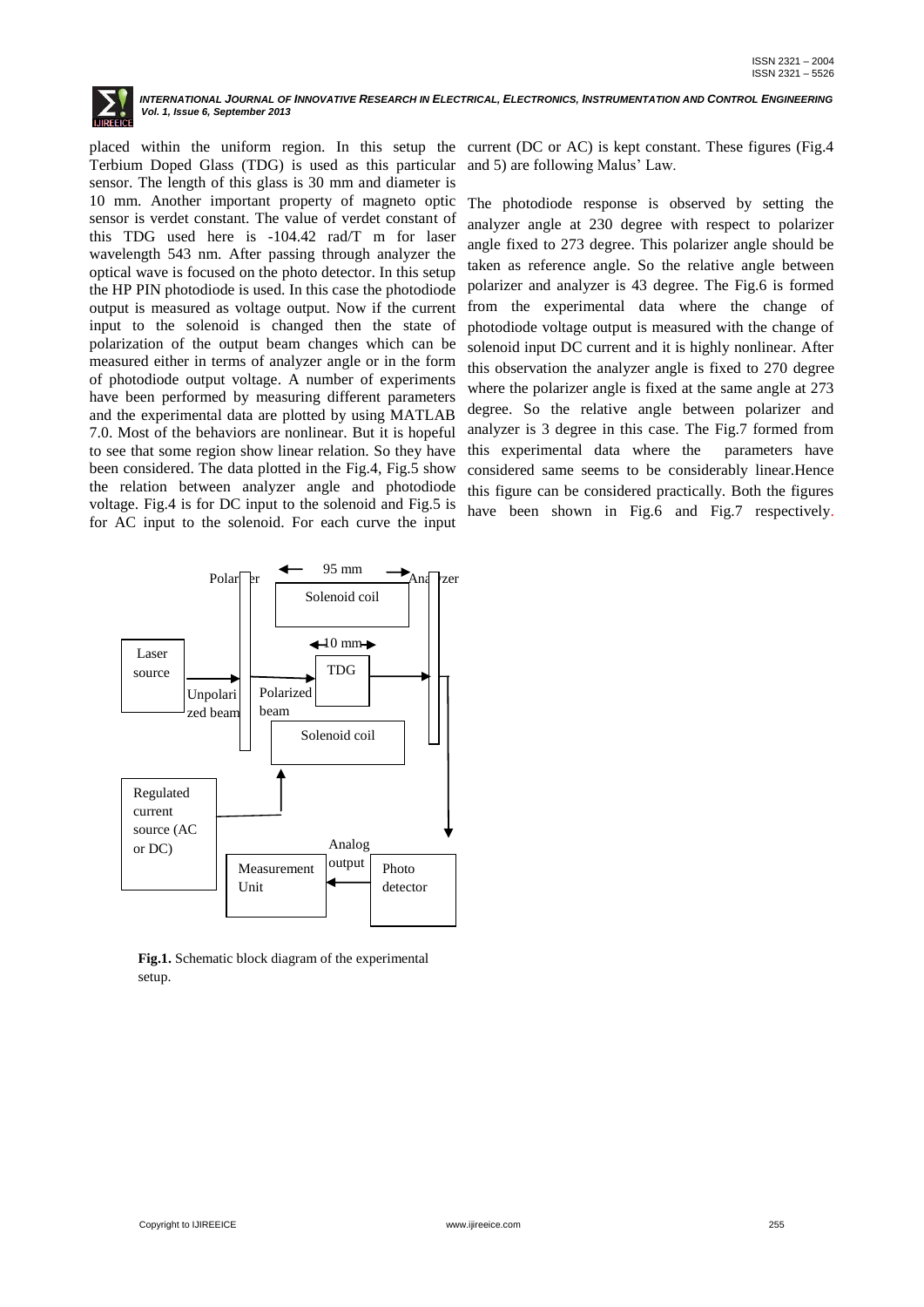



**Fig.2**. Electromagnetic characteristics curve of solenoid for DC input current.



**Fig.3.** Electromagnetic characteristics curve of solenoid for AC input current.



**Fig.4**. Analyzer angle vs. Photodiode voltage output curve for DC input current with Red laser(635 nm).



**Fig.5.** Analyzer angle vs. Photodiode voltage output curve for AC input current with Red laser(635 nm).



**Fig.6.** Photodiode response at analyzer angle in nonlinear region.



**Fig.7.** Photodiode response at analyzer angle in linear region.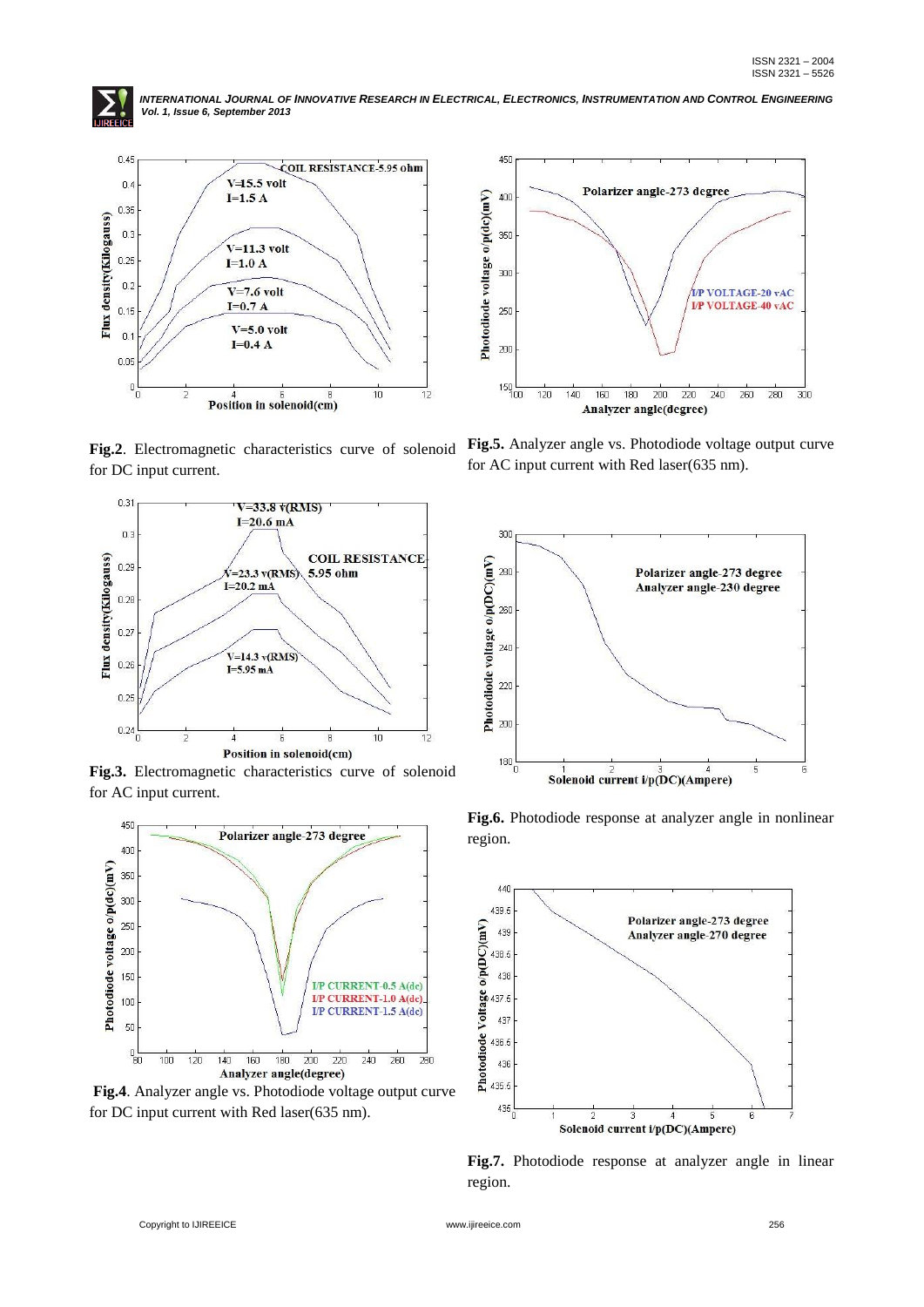## **Theory and anlysis**

Fig.1 describes the whole setup of magneto optic sensor measurement. Let the beam coming out from polarizer is linearly polarized with azimuth  $\alpha_p$  has intensity I<sub>0</sub>. The <sub>I</sub> intensity of the output coming from the analyzer can then written as

 $I_{out} = I_0 M_{rot} M_{ana} S_{in}$ (1)

Where  $M_{\text{rot}}$  and  $M_{\text{ana}}$  are respectively the Mueller matrices of Faraday rotator and analyzer and  $S_{in}$  is the normalized stokes vector of the linearly polarized beam input [3].

$$
M_{\text{rot}} = \begin{bmatrix} 1 & 0 & 0 & 0 \\ 0 & \cos 2\theta & -\sin 2\theta & 0 \\ 0 & \sin 2\theta & \cos 2\theta & 0 \\ 0 & 0 & 0 & 1 \end{bmatrix}
$$
 (2)

$$
M_{ana} = \frac{1}{2} \begin{bmatrix} 1 & \cos 2\alpha_a & \sin 2\alpha_a & 0 \\ \cos 2\alpha_a & \cos^2 2\alpha_a & \cos 2\alpha_a \sin 2\alpha_a & 0 \\ \sin 2\alpha_a & \cos 2\alpha_a \sin 2\alpha_a & \sin^2 2\alpha_a & 0 \\ 0 & 0 & 0 & 0 & 0 \end{bmatrix}
$$
  
\n(3)  
\n
$$
S_{in} = \begin{bmatrix} 1 \\ \cos 2\alpha_p \\ \sin 2\alpha_p \\ 0 \end{bmatrix}
$$
  
\n(4)

 $\alpha_a$  is the transmission angle of the analyzer and  $\alpha_p$  is the transmission angle of the polarizer. θ being the Faraday rotation.

Considering linearly horizontally polarized  $(\alpha_p=0)$ monochromatic input beam and combining the Eqs. (1)- (4),the expression for detected intensity of the output beam is given by,

$$
I_{out} = 0.5 I_0 [1 + \cos 2 (\theta - \alpha_a)] \tag{5}
$$

Solving Eqn. (5)

$$
I_{out} = I_0 \cos^2 \theta; \text{ When } \alpha_a = 0 \tag{6}
$$

The Eqn. (6) follows the Malus' law and according to Malus, when completely plane polarized light is incident

Copyright to IJIREEICE www.ijireeice.com 257

on the analyzer, the intensity I of the light transmitted by the analyzer is directly proportional to the square of the cosine of angle between the transmission axes of the analyzer and the polarizer [15].

$$
I = I_{in} \cos^2 \theta_i \tag{7}
$$

Where  $I_{in}$  is the initial intensity and  $\theta_i$  is the angle between transmission axes of the analyzer and the polarizer.

When a linearly polarized light passes through a magneto optic medium in a direction parallel to the uniform magnetic field, the Faraday rotation is given by the relation

$$
\theta = V_{\text{verdet}}lB\tag{8}
$$

Where V<sub>verdet</sub>, 1 and B are wavelength dependent Verdet constant of the TDG element, length of magneto optic medium (TDG) and magnetic flux density of permanent magnet respectively [8].

#### **DISCUSSIONS**

Fig.2 and Fig.3 show the electromagnetic characteristics of solenoid. In both case a common linear region can be found which is lying within 4.6 to 5.8 cm from one particular side of solenoid. Only the uniform magnetic field in this region of the solenoid should be considered. Because remaining parts of both the graph is highly nonlinear. So the sensor (TDG) is placed within this region.

Fig.4 and Fig.5 both are following Malus' law. By comparing both these graph a common linear region can be found which is in a range of 260-270 degree analyzer angle (with respect to polarizer angle 273 degree). If the polarizer angle is made different then at different analyzer angle the linear pattern will come.

In Fig.5, it has been observed that the blue and red curve makes phase difference of about 10 degree which is due to thermally induced strain of solenoid (retardance). This can be reduced to practically considerable range by releasing temperature, produced by ohmic loss, after each observation.

Fig.6 is obtained by keeping analyzer angle 230 degree. From Fig.4 or Fig.5 it is clear that this angle is lying within nonlinear region. So the change of photo diode output with change in solenoid input current (Fig.6) is highly non linear.

Fig.7 is obtained by keeping all the parameters same except the analyzer angle which is changed to 270 degree. From the Fig.4 or Fig.5 it is observed that this angle is lying in the linear region. So the change of photo diode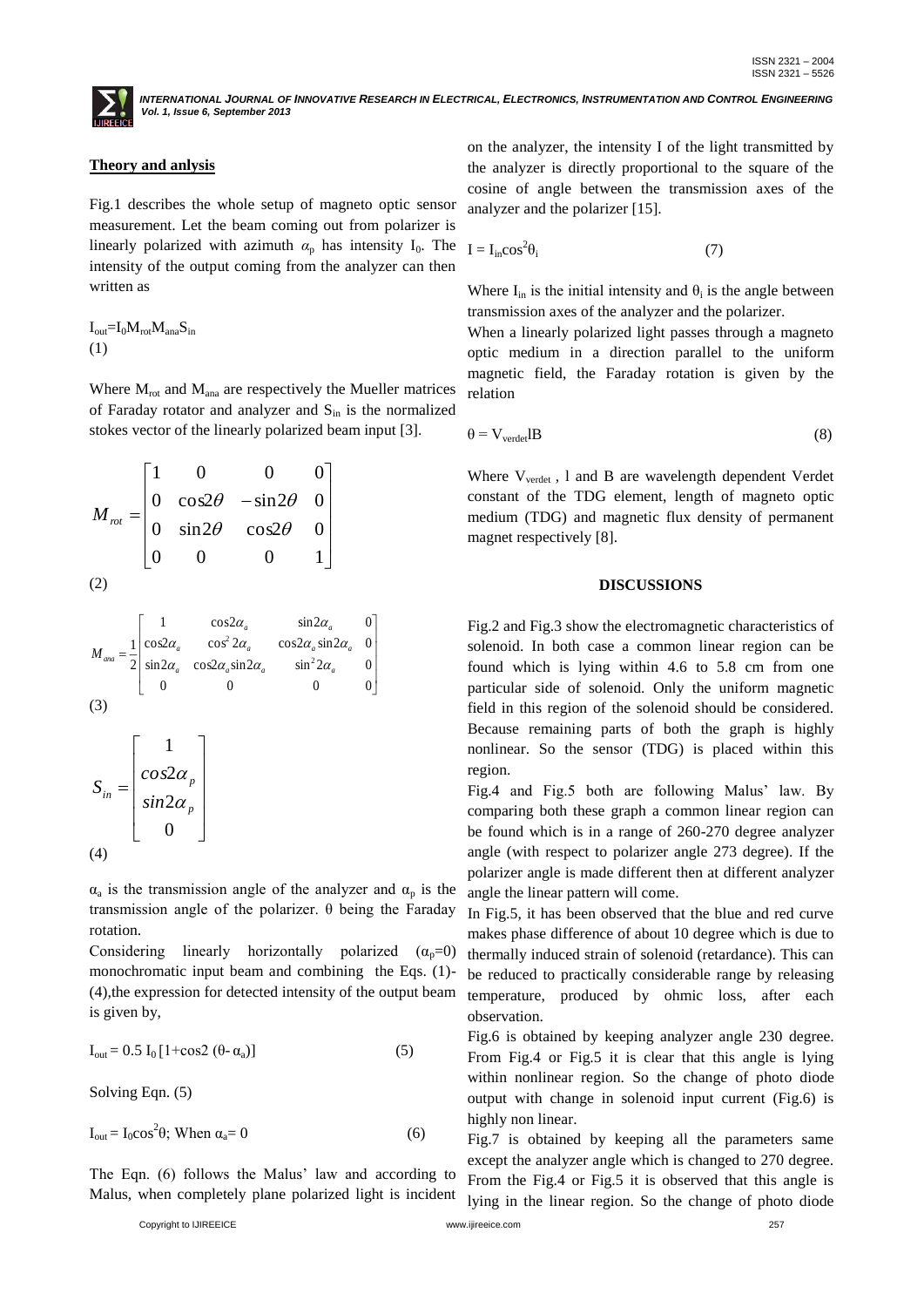output with change in solenoid input current (Fig.7) is [11] A.J. Rogers, Optical technique for measurement of Current at high practically linear.

### **CONCLUSION**

The sensitivity of the magneto optic sensor can be evaluated from the Fig.7. Another important parameter to control sensitivity of the magnetooptic sensor is verdet constant. It is different for different magneto optic element as well as for different wavelength. In this experiment the TDG material has been used. TDG has considerable good value of verdet constant. To reach more sensitivity other material can be used like Terbium Gallium Garnet (TGG). Verdet constant of TGG and TDG at 632 nm is -134 and - 70 rad/T m.

Other parameters to increase sensitivity are length of the magneto optic element in the uniform magnetic field and magnetic flux density of the solenoid (Eqn.8). With magnetic flux increase the Faraday rotation will also increase. But it has a limit because more flux will cause more heating to solenoid and more heating will cause more retardance. So the phase displacement of Fig.5 also will more.

The linear response of this magneto optic sensor can be applied to different industrial applications involving magnetic field. As an example it can be used to sense relay in power system. This is non-contact type sensor so its response is much faster than any other contact type sensor.

#### **ACKNOWLEDGMENT**

The authors gratefully acknowledge the support of the EEE, BIT Mesra, Ranchi.

#### **REFERENCES**

[1] Eugene Hecht, Optics, *Low price edition.*

[2] Francis A. Jenkins, Harvey E. White, Fundamental of Optics, *McGraw - Hill International Edition.*

[3] William A. Shurcliff, Polarized Light Production And Use, *Harvard University Press, Cambridge, Massachusetts, 1962.*

[4] Alan Rogers, Essential of Optoelectronics with Applications, *Chapman & Hall Publishers.*

[5] Solid State Lasers: A Graduate Text, Walter koechner, Michael Bass, *Springer Publishing.*

[6] Hp 5082-4204 pin photodiode datasheet, *[http://www.datasheetarchive.com.](http://www.datasheetarchive.com/)*

[7] Hp 5082-4200 series.pdf, *[http://www.datasheetarchive.com.](http://www.datasheetarchive.com/)*

[8] S.C Bera, S.Chakraborty, "Study of magneto-optic element as a displacement sensor", *Elsvier, vol.44, Issue 9, November 2011,* pp.1747-1752.

[9] M. Kanoi members, Optical voltage and current Measuring system for electric power system, *IEEE Transactions on power delivery, vol.PWRD-1, No.1, January 1986,* pp. 91-97.

[10] Peng- Gang Zhang, Dave Irvine- Halliday, Faraday Effect Optical Current Sensor*, IEEE Trans. on Magnetics, vol Mag-7, No-1, January 1996,* pp. 871-875.

voltage*, PROC.IEEE, vol.120, No.2, February 1973,* pp-261-267.

[12] High Performance Permanent Magnets Catalogue, Catalogue -7, Magnet Sales and Manufacturing Inc., CA 90230, USA, Copyright 1995. <http://www.magnetsales.com/Info\_R2.htm>

[13] Rudra Pratap, Getting started with MATLAB, *Oxford University Press, Indian edition.*

[14] Physics Hand Book*. www.physicshandbook.co*